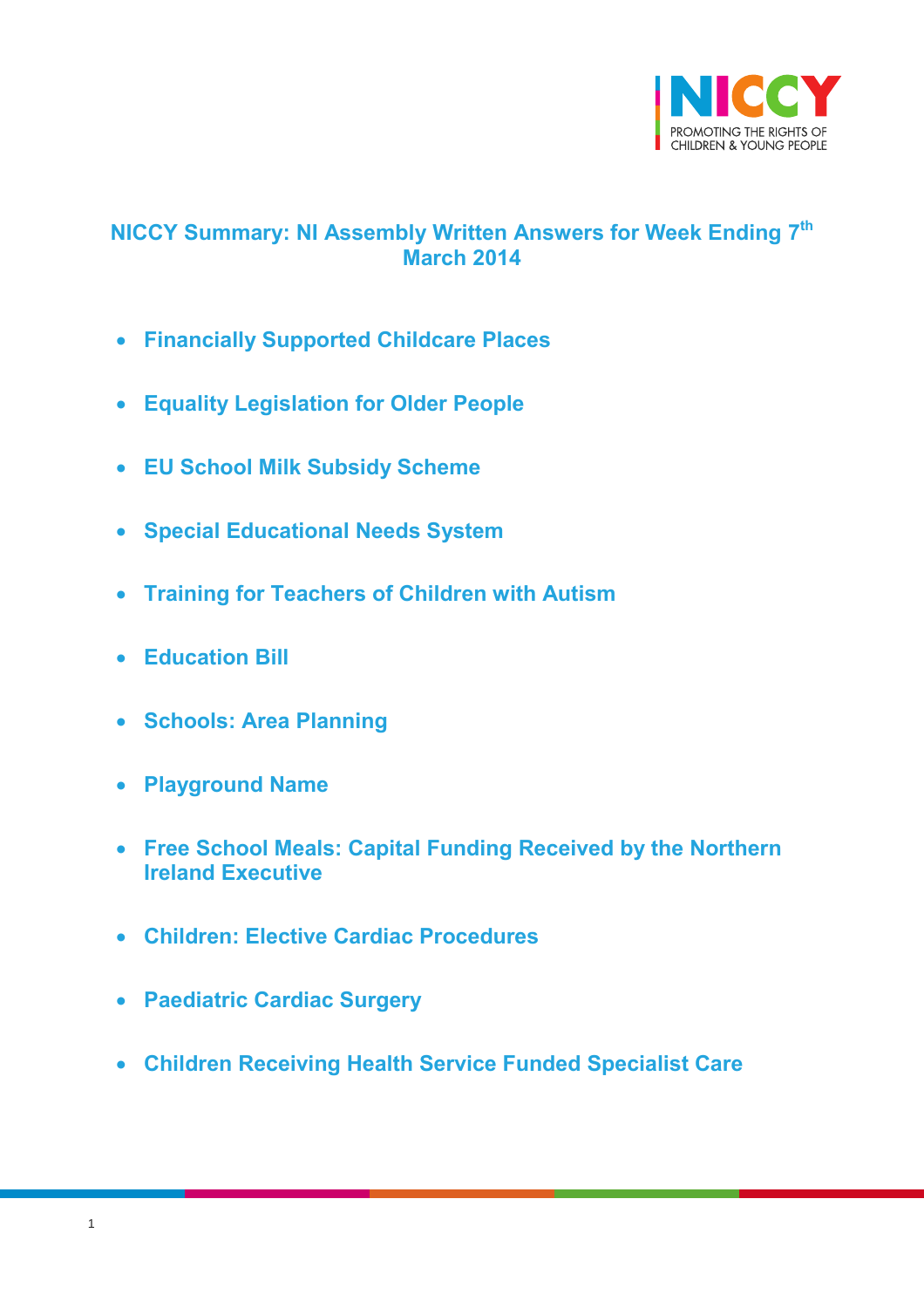

- **[Young People: Consumption of Drugs](#page-11-0)**
- **[Vulnerable People in Care and Residential Homes](#page-12-0)**
- **[Child Mortality Rates](#page-14-0)**
- **[Family Proceedings Case Involving the Placement of Children](#page-15-0)**
- **[Children \(Northern Ireland\) Order 1995](#page-15-1)**
- **[Children Order Advisory Committee](#page-15-2)**
- **[Child Maintenance Charging](#page-16-0)**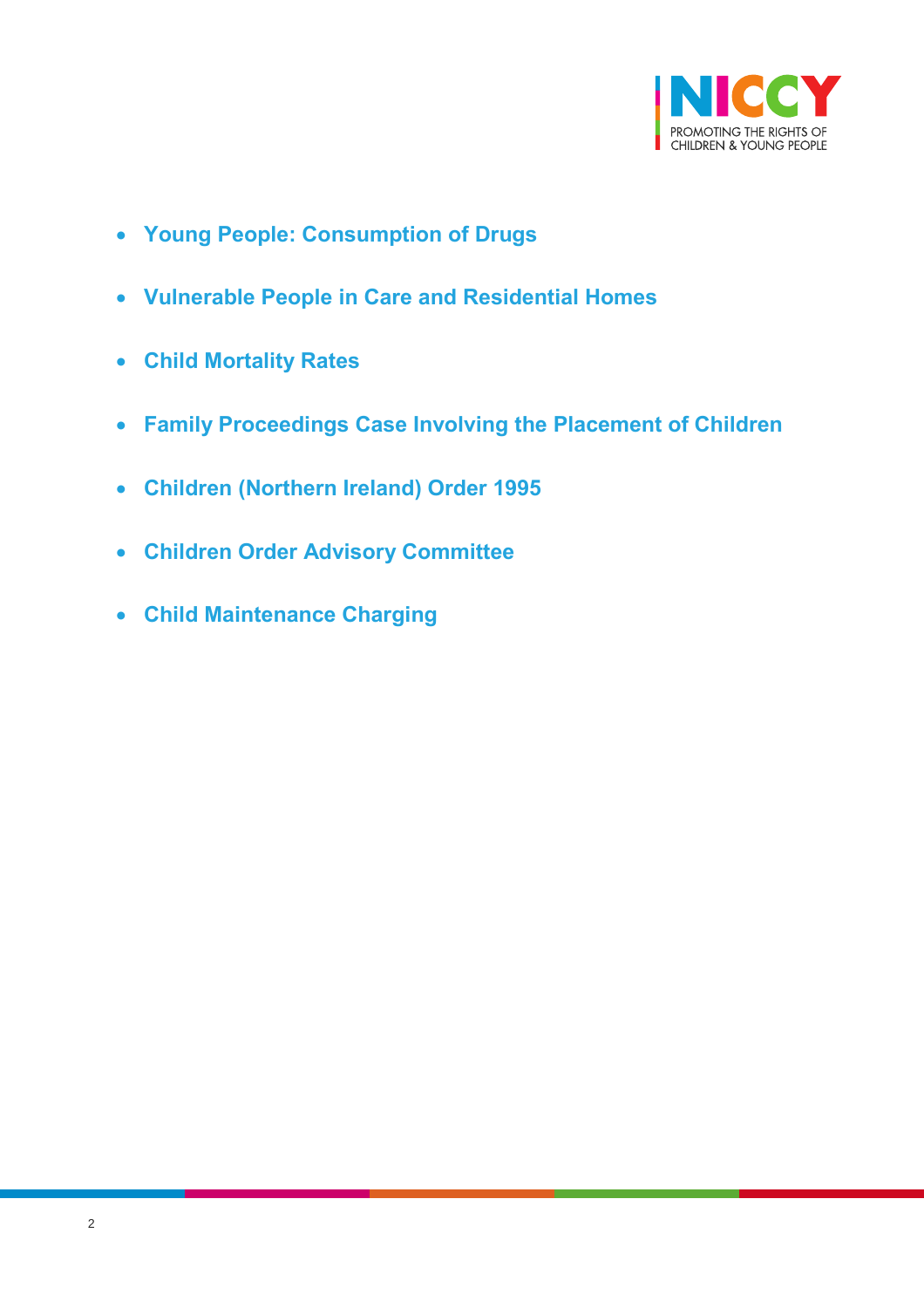

# <span id="page-2-0"></span>**Financially Supported Childcare Places**

Mr Agnew asked the First Minister and deputy First Minister for their assessment of

- (i) the total number of financially supported childcare places that are required locally;
- (ii) the number of places that the Government is currently supporting;
- (iii) a forecast of the number that will be required locally in each of the next 3 years; and
- (iv) to detail the number of places that they intend to support in each of the next 3 years.

(AQW 29505/11-15)

### **Mr P Robinson and Mr M McGuinness:**

(i) The number of financially supported childcare places required locally will vary at any given time as it is affected by a range of factors including employment levels, the availability of registered childcare services, and the affordability of childcare services. We have therefore not estimated the number of financially supported childcare places required. Instead, research to date has focused on identifying the types of childcare services where more provision is required and the barriers to using childcare services.

(ii) At present, Government mainly supports registered childcare places indirectly by

- (a) financially assisting parents to purchase childcare services, eg through the childcare element of Working Tax Credit or
- (b) by financially assisting childcare providers to sustain their services.

Health and Social Care Trusts fund a number of childcare places for children in need within their locality. The length of time a Trust may fund such a place can vary from a matter of days up to a year. In the year ending 31 March 2013, 765 places were funded by Health and Social Care Trusts in day care facilities.

(iii) We have not estimated the number of places that might be required locally in each of the next 3 years. However, we have identified rural childcare services and school age childcare as categories where additional provision is required. On account of this, the Bright Start key first actions aim to sustain existing school age childcare places, create new school age childcare provision (including in rural areas) and increase childminding provision in rural areas.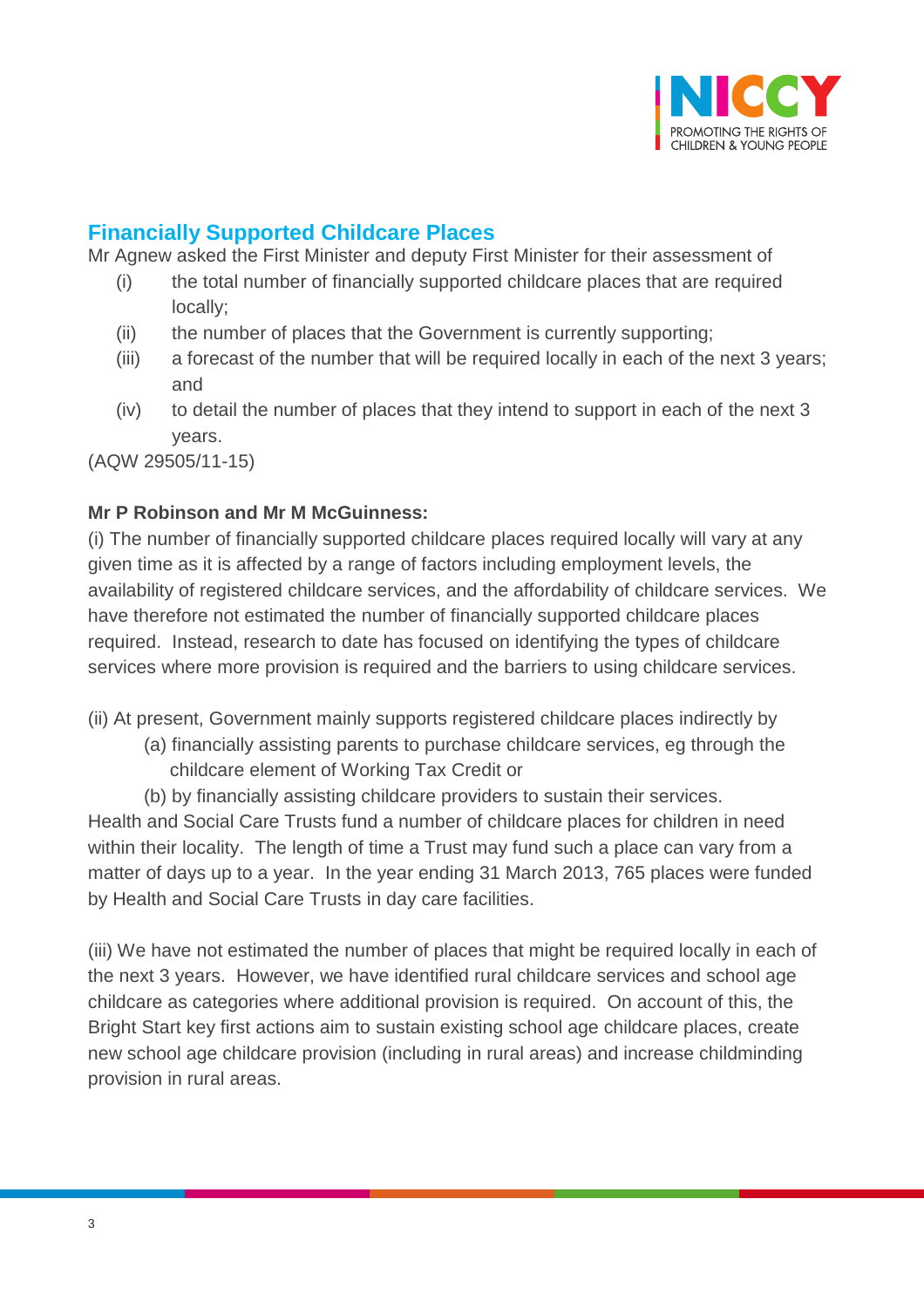

(iv) Over a three and a half year period beginning 2014/15, the key first actions of the first phase of the Bright Start Childcare Strategy aim to sustain or create up to 8,000 registered childcare places, the majority of which (up to 7,000) will be school age childcare places. These key first actions and their performance will be kept under review and adapted or extended based on evidence of need. Additional actions will also be considered.

## **[Back to Top](#page-0-0)**

# <span id="page-3-0"></span>**Equality Legislation for Older People**

Mr McKinney asked the First Minister and deputy First Minister for an update on equality legislation for older people. (AQW 31259/11-15)

**Mr P Robinson and Mr M McGuinness:** We are currently considering the scope of the legislation and the implications of the various options available to us for taking this forward.

[Back to Top](#page-0-0)

# <span id="page-3-1"></span>**EU School Milk Subsidy Scheme**

Mrs Dobson asked the Minister of Agriculture and Rural Development for her assessment of the EU School Milk Subsidy Scheme. (AQW 31027/11-15)

**Mrs O'Neill:** The EU School Milk Subsidy Scheme aims to encourage the consumption of dairy products by making them available to school children at a reduced cost. I welcome this because milk and dairy products are an excellent source of nutrients. I also believe that it is good for children to develop sound eating habits at an early age. That is why, in addition to the mandatory EU subsidy, we also provide a national top-up subsidy from the Executive's budget to help reduce the cost for participating children. In 2012/13 the total EU and national subsidy paid was £319k. I am pleased that this Scheme is available to all school children in the north of Ireland. Each of our five Education and Library Boards participates in delivery of the Scheme and as a result there is a good level of uptake by nursery, primary and special schools. Also, the delivery arrangements are efficient and economical which helps to keep these costs low. Currently pupils in the north enjoy the provision of milk at a cost of 18.8 pence per one-third pint serving compared to the 25 pence per serving charge in Britain, where Cool Milk provides a delivery service for this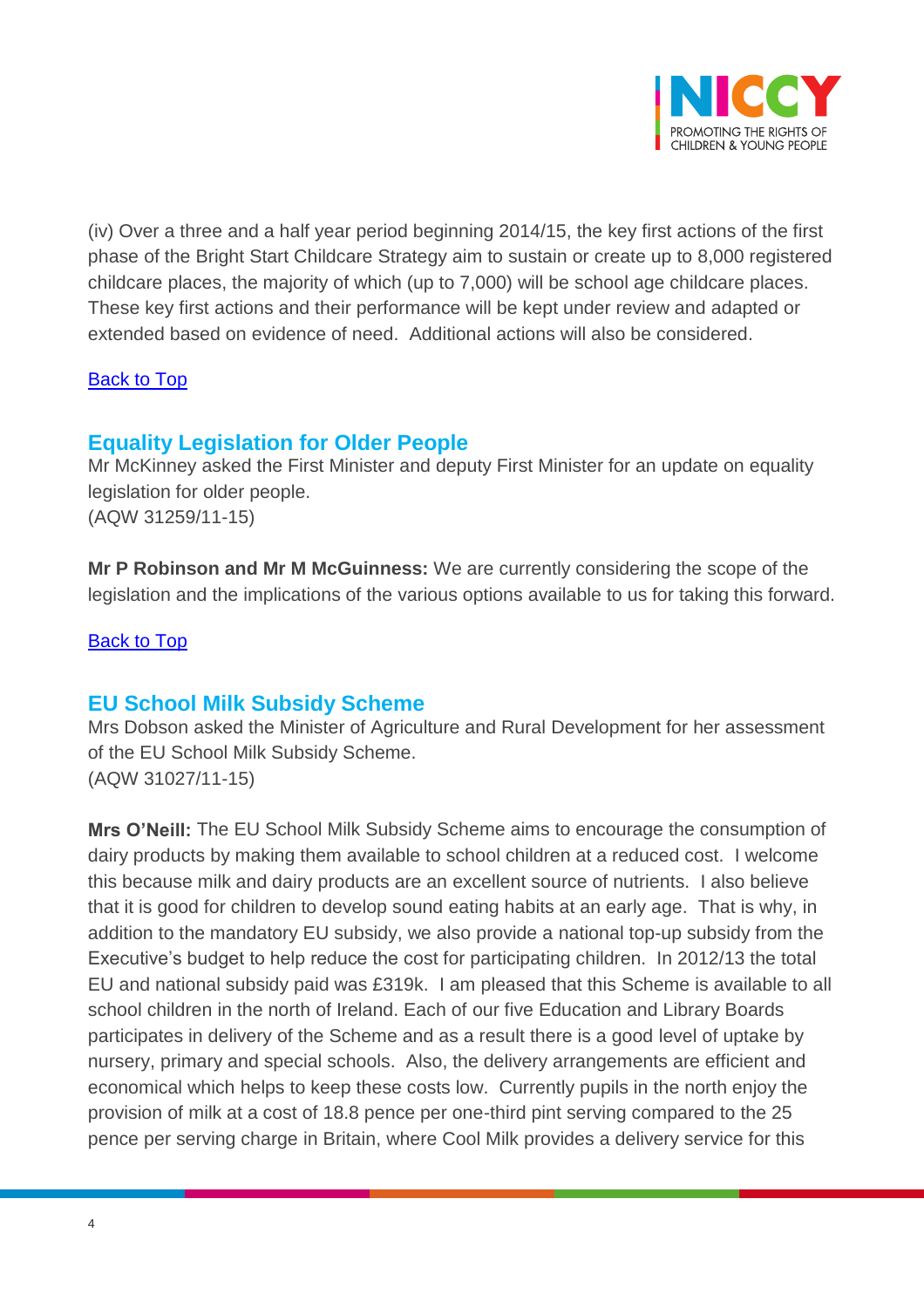

Scheme (charge quoted on their website).

Whilst I would like to see every school and every parent of a child at school availing of the benefits of the Scheme, I believe that the information provided above demonstrates that the Scheme is meeting its objectives within the budget available. Also, in view of the promotional activities of the Dairy Council in the north in recent years I would have hoped that even more children would participate but, as you will appreciate, many families and children are facing challenging times.

### <span id="page-4-0"></span>[Back to Top](#page-0-0)

## **Special Educational Needs System**

Mr A Maginness asked the Minister of Education what plans he has to revise the special educational needs system so that it retains clear and enforceable rights for children and their parents.

(AQW 31560/11-15)

**Mr O'Dowd:** Proposals for a revised Special Educational Needs (SEN) policy and the drafting of a SEN Bill were agreed by the Executive in July 2012. The revised SEN framework aims to strengthen the system and end delay in intervention and assessment through a comprehensive range of measures. This includes retaining, and building upon, the existing rights afforded to parents and children. The existing rights of a parent include: to request a statutory assessment of their child's needs; and a right of appeal to Special Educational Needs and Disability Tribunal (SENDIST) about matters within the SEN framework.

The revised SEN framework proposes greater rights which include:

- a new statutory duty on Boards of Governors to ensure that Personal Learning Plans (PLPs) are put in place for all SEN children in grant-aided schools and a requirement that PLPs would be reviewed regularly in discussion with the parent against the child's progress and outcomes realised;
- reducing the time frame for statutory assessment from 26 weeks to 20 weeks;
- a new requirement for Boards to set out clearly the range of supports and services they would ordinarily make available to schools, to assist them to support pupils, and to SEN pupils themselves; and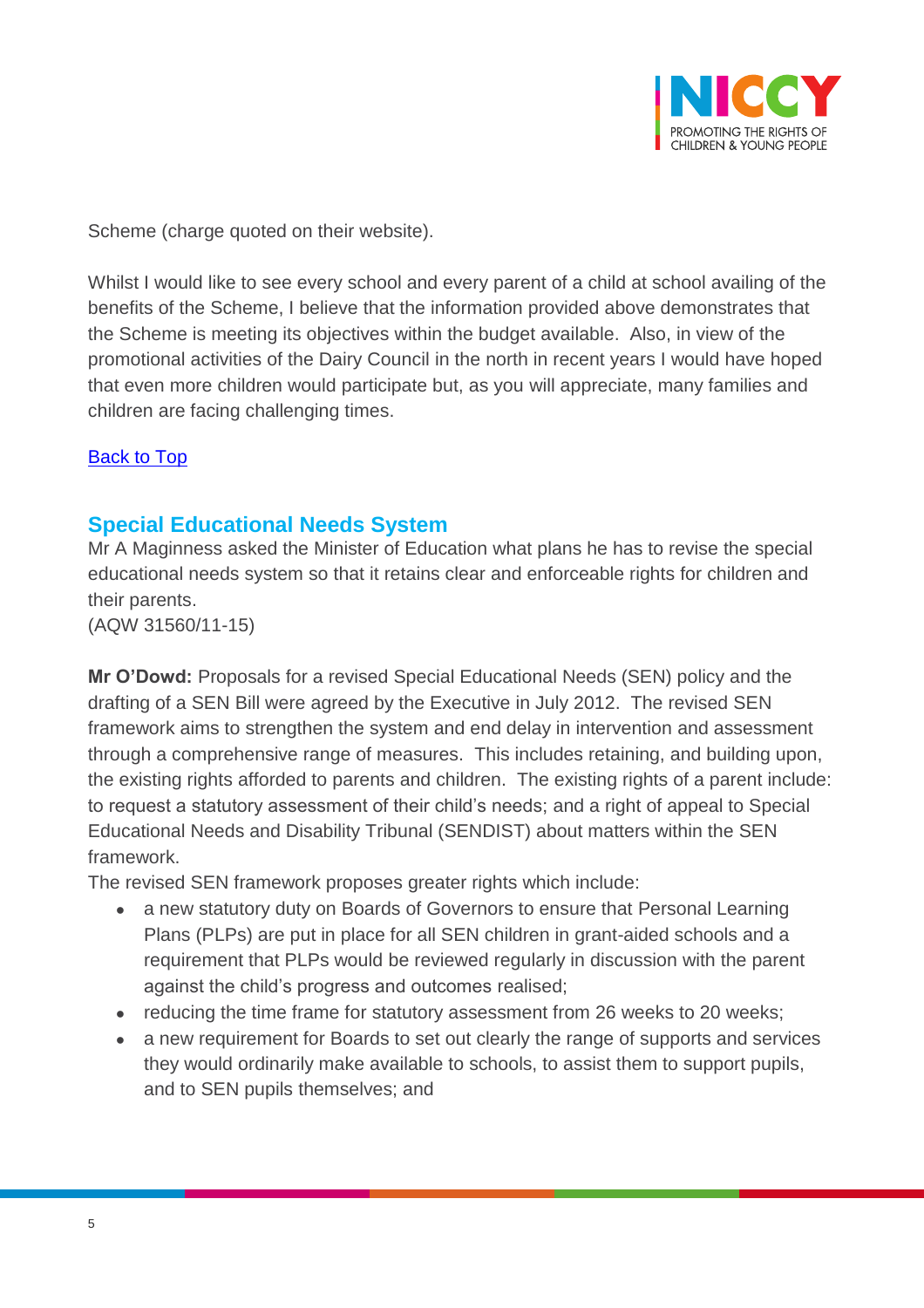

 a revised statutory code emphasising the wider educational rights of the child, including those within the context of the United Nations Convention on the Rights of the Child.

I have also considered a number of associated policy areas including redress for parents, a right of appeal for children and young people to SENDIST and access to mediation. This has been informed by matters raised during the consultation processes within the SEN and Inclusion Review and also by work in other jurisdictions. Once I have finalised my further proposals I intend to present them to my Executive colleagues. A Summary of Key Policy Areas, published in July 2012, is available on the DE web site: [http://www.deni.gov.uk/summary\\_of\\_key\\_proposals\\_july\\_2012.pdf](http://www.deni.gov.uk/summary_of_key_proposals_july_2012.pdf)

### [Back to Top](#page-0-0)

## <span id="page-5-0"></span>**Training for Teachers of Children with Autism**

Mr A Maginness asked the Minister of Education what steps his Department has in place to ensure that all teachers and classroom assistants who regularly work with children with autism have the appropriate training.

(AQW 31561/11-15

**Mr O'Dowd:** The education and library boards (ELBs) are responsible for providing autism-specific training in schools and all boards deliver a range of autism-specific training for school staff. ELBs undertake a needs analysis, on an annual basis, of the training required by schools for the forthcoming academic year. School principals are responsible for determining the training needs of their teachers and school staff and they can avail of the wide range of courses on all aspects of special educational needs, including autism, offered by Boards. In addition, the Middletown Centre for Autism provides a comprehensive range of training opportunities for those supporting children with autistic spectrum disorders (ASDs) across all schools. The training provided by the Centre is tailored to the needs of educational professionals and school staff. A range of sessions are specifically designed to the needs of staff in mainstream schools. In partnership with the inter-board ASD teams, the Centre also provides tailored whole school training for schools upon request.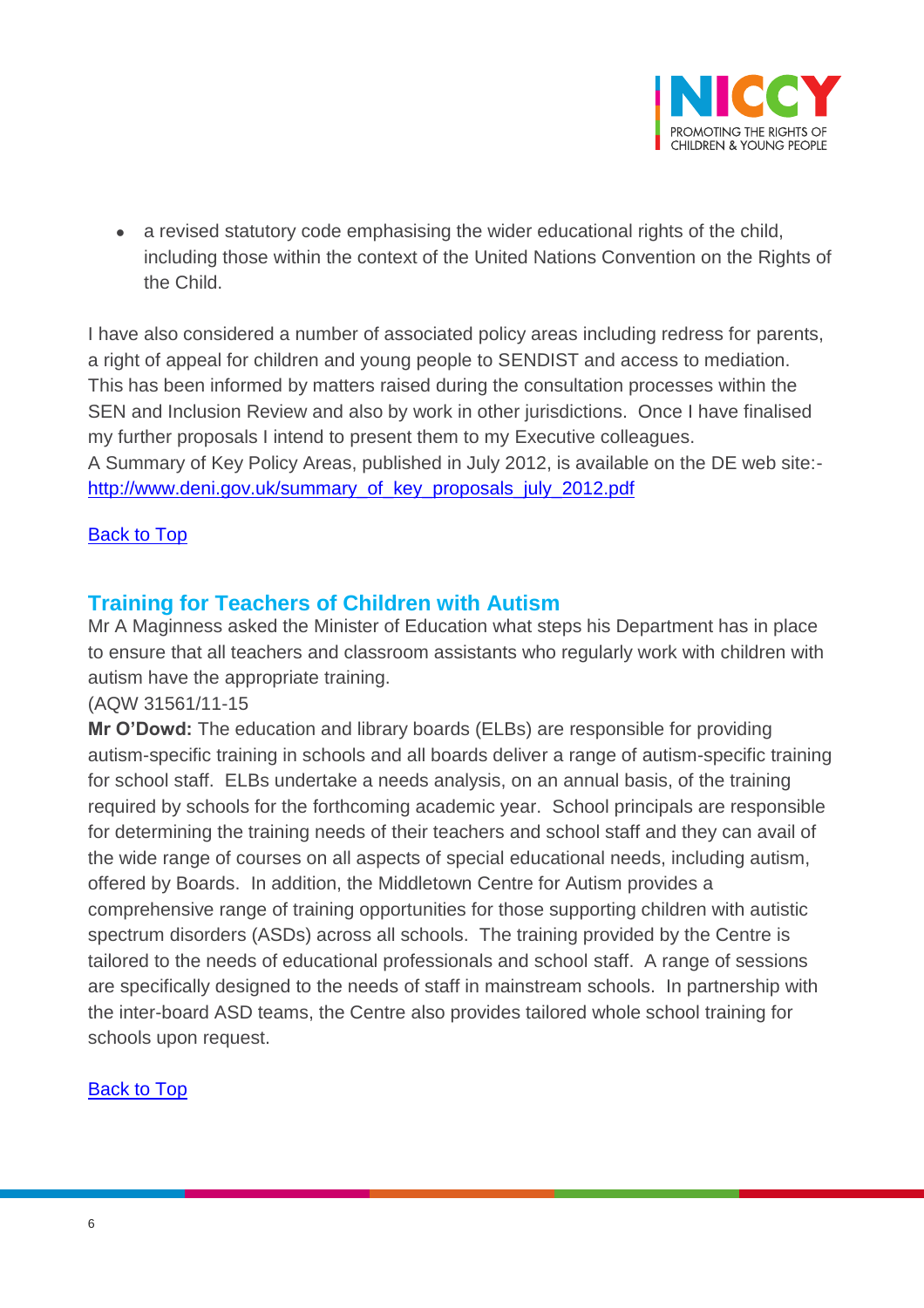

# <span id="page-6-0"></span>**Education Bill**

Mr Hussey asked the Minister of Education for an update on the progress of the Education Bill.

(AQO 5686/11-15)

**Mr O'Dowd:** The Education Bill cannot advance to Consideration Stage without the agreement of the Executive. This remains outstanding. In seeking to reach an accommodation I have proposed a number of amendments, in particular measures that will retain and develop school autonomy in employment matters. Without agreement, however, I must soon commit to, and invest in, an alternative future. In particular, local government reform may force the issue as I must have in place by April 2015 new legislation supporting a reconfiguration of Education and Library Board (ELB) territory – simply to align with local government reform.

## [Back to Top](#page-0-0)

# <span id="page-6-1"></span>**Schools: Area Planning**

Mr Swann asked the Minister of Education, in relation to the development plans of neighbouring schools under Area Planning, whether he will ensure that no action is taken until all the development plans for schools in that area are completed. (AQO 5680/11-15)

**Mr O'Dowd:** Area Planning is about developing a single strategic area plan for each Board area. All the school managing authorities must work together to develop the area plan. The area plan should clearly articulate what is needed in an area and how this will be delivered. Where it is identified that change is needed then development proposals should be consulted upon and published.

I have already outlined in my statement to the Assembly on the East Belfast Proposals on 14 January that area planning is complex and multifaceted, and requires co-ordination, discussion and pragmatism. I have said that planning authorities need to bring forward inter-related and linked proposals that clearly set out for all concerned the overall proposals for any given area. I will therefore expect to see proposals for an area being brought forward simultaneously.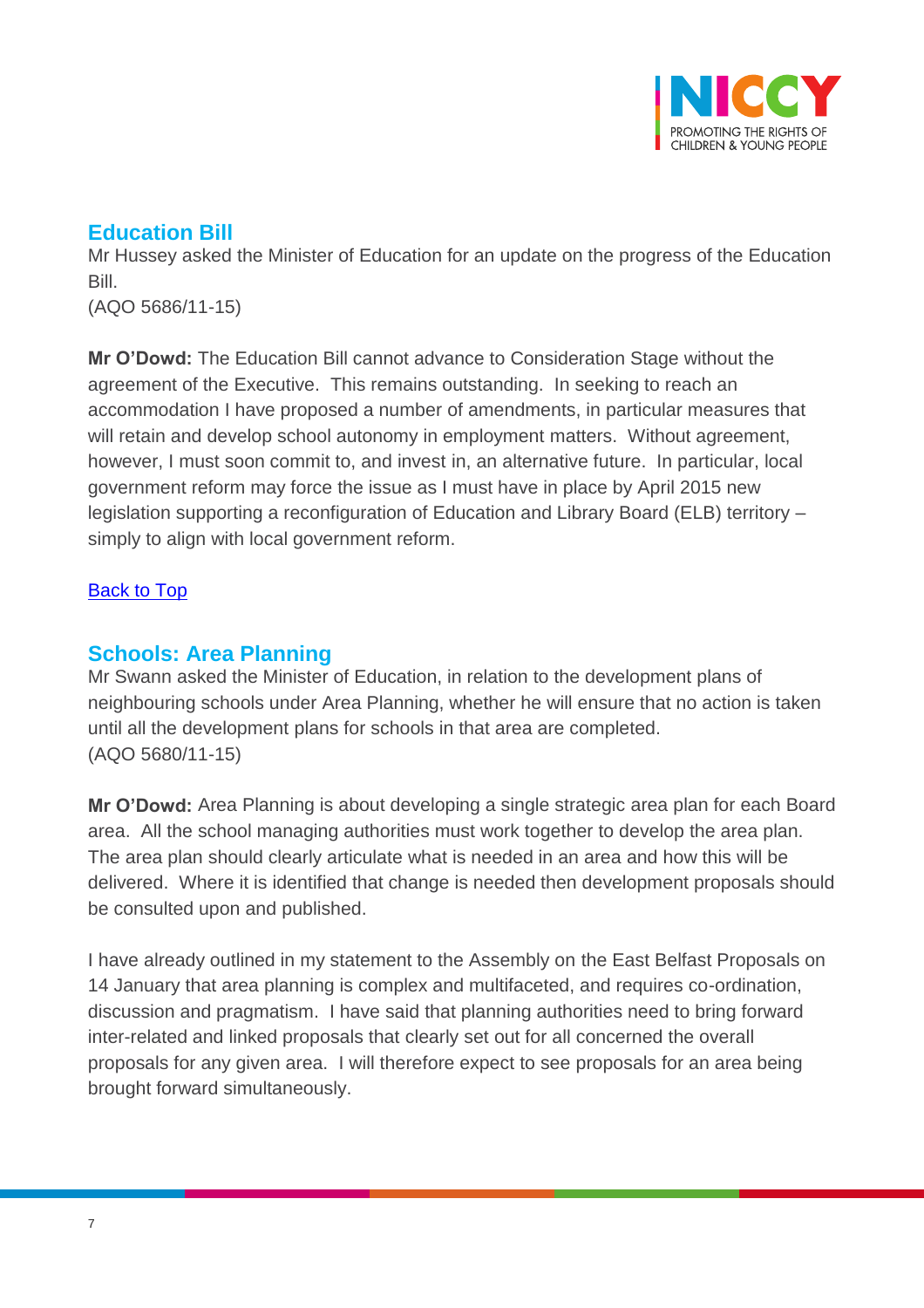

I have already taken difficult decisions and I am sure there will be others. In each case my focus will be on what is best for the young people of the area. When I am not convinced that proposals will deliver high quality sustainable schools then I will require more work to be done.

## [Back to Top](#page-0-0)

## <span id="page-7-0"></span>**Playground Name**

Mr Allister asked the Minister of the Environment to outline the steps he has taken following the Equality Commission's finding that Newry and Mourne District Council breached its equality commitments when they named a children's playground after an IRA terrorist.

(AQO 5707/11-15)

**Mr Durkan:** I should explain that in this matter district councils are independent of central government and are accountable to their local electorate and ratepayers. They are also directly answerable to the Equality Commission in respect of their Section 75 Duties. Under Section 75 of the NI Act 1998, all designated public authorities, including district councils, when carrying out their functions in Northern Ireland, must have due regard to the need to promote equality of opportunity between certain specified individuals and groups, and should encourage and promote good relations within these sectors, regardless of their religious or political persuasion.

The Equality Commission has advised that presently its consideration of the matter referred to is not yet complete. A draft report has been sent to Newry and Mourne District Council for its comments. The Commission will then consider those points before finalising its investigation. If, following the conclusion of this investigation, the Commission's report outlines a failure by Newry and Mourne District Council to comply with the commitments in its approved Equality Scheme, the Commission can make recommendations to the Council for actions to address the matter. If these recommended actions are not taken within a reasonable time, the Commission may refer the matter to the Secretary of State who may give directions to the Council concerned. When taking this step, the Commission shall also notify the Assembly in writing. The relevant law is contained in paragraph 11 of Schedule 9 of the Northern Ireland Act 1998. Since there is an existing legislative process for the handling of such matters, it would be inappropriate for me, as Minister of the Environment, to intervene. [Back to Top](#page-0-0)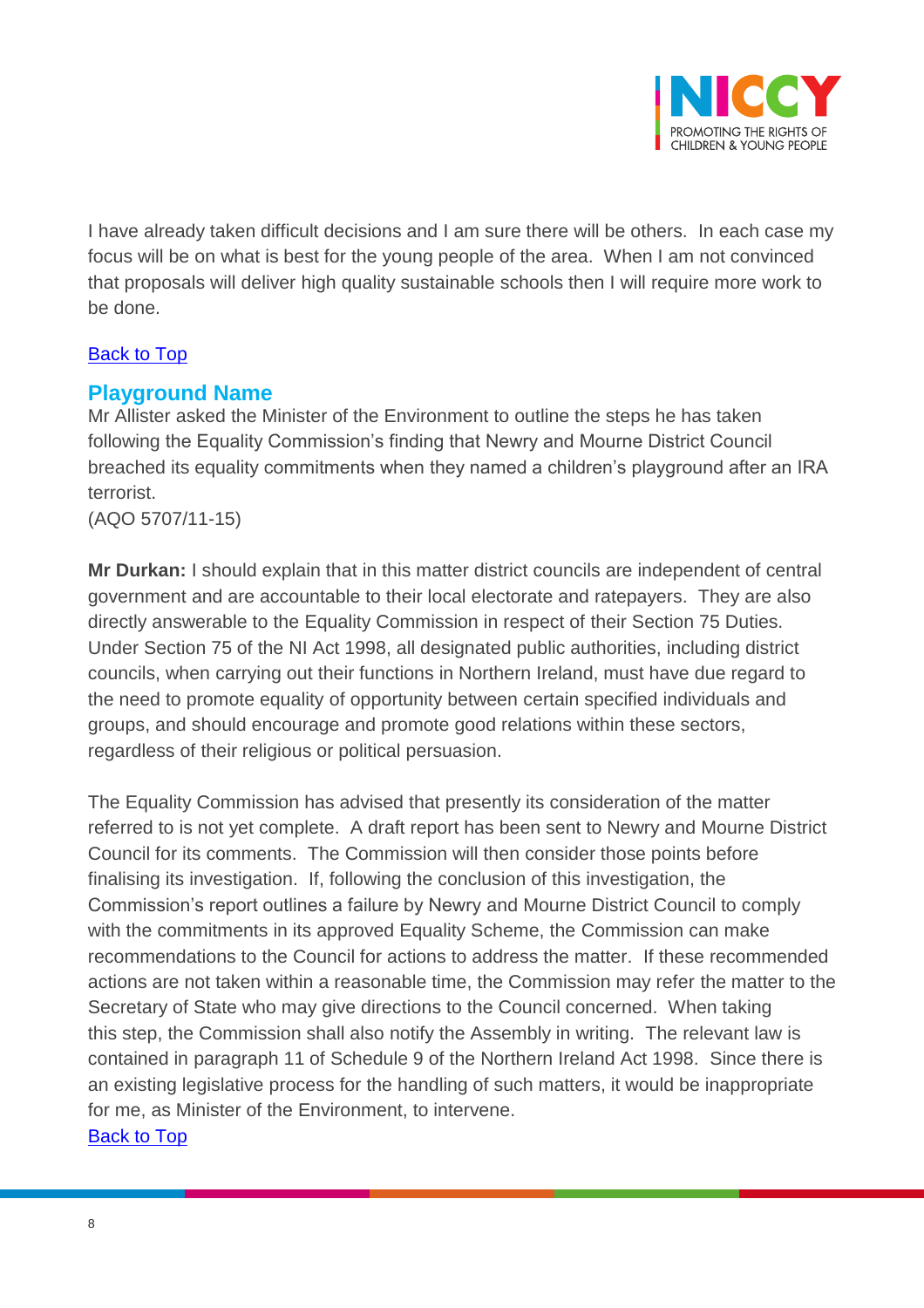

# <span id="page-8-0"></span>**Free School Meals: Capital Funding Received by the Northern Ireland Executive**

Mr Flanagan asked the Minister of Finance and Personnel how much in total revenue and capital funding will the Northern Executive receive over the next two years, 2014-2016, as a result of Barnett Consequentials from the British Government's policy on free school meals for all infants. (AQW 31466/11-15)

**Mr Hamilton:** As a result of the Free School Meals policy announcement in Whitehall, Northern Ireland received a Barnett share amounting to £36.0 million Resource DEL and £2.3 million Capital DEL over the period 2014-2016. This allocation is unhypothecated, which means it is for the Executive to decide how this funding should be allocated in line with local needs and priorities.

### [Back to Top](#page-0-0)

## <span id="page-8-1"></span>**Children: Elective Cardiac Procedures**

Mrs Dobson asked the Minister of Health, Social Services and Public Safety whether a child who has previously received elective cardiac procedures in Belfast, and is then sent for treatment to a hospital in England, must then treat the hospital in England as their primary centre of care.

(AQW 31084/11-15)

**Mr Poots:** A child who has previously received elective cardiac procedures in Belfast and later requires to be transferred to England for paediatric cardiac surgery will, following their surgical recovery, be transferred to Belfast under the care of the Paediatric Cardiologist in the Royal Belfast Hospital for Sick Children (RBHSC). The child's ongoing cardiology care will be provided by the paediatric cardiology service based at RBHSC; this would be the child's primary centre of care. Some children who may require further cardiac surgery will return to the hospital in England where their previous surgery took place, as is clinically appropriate or necessary.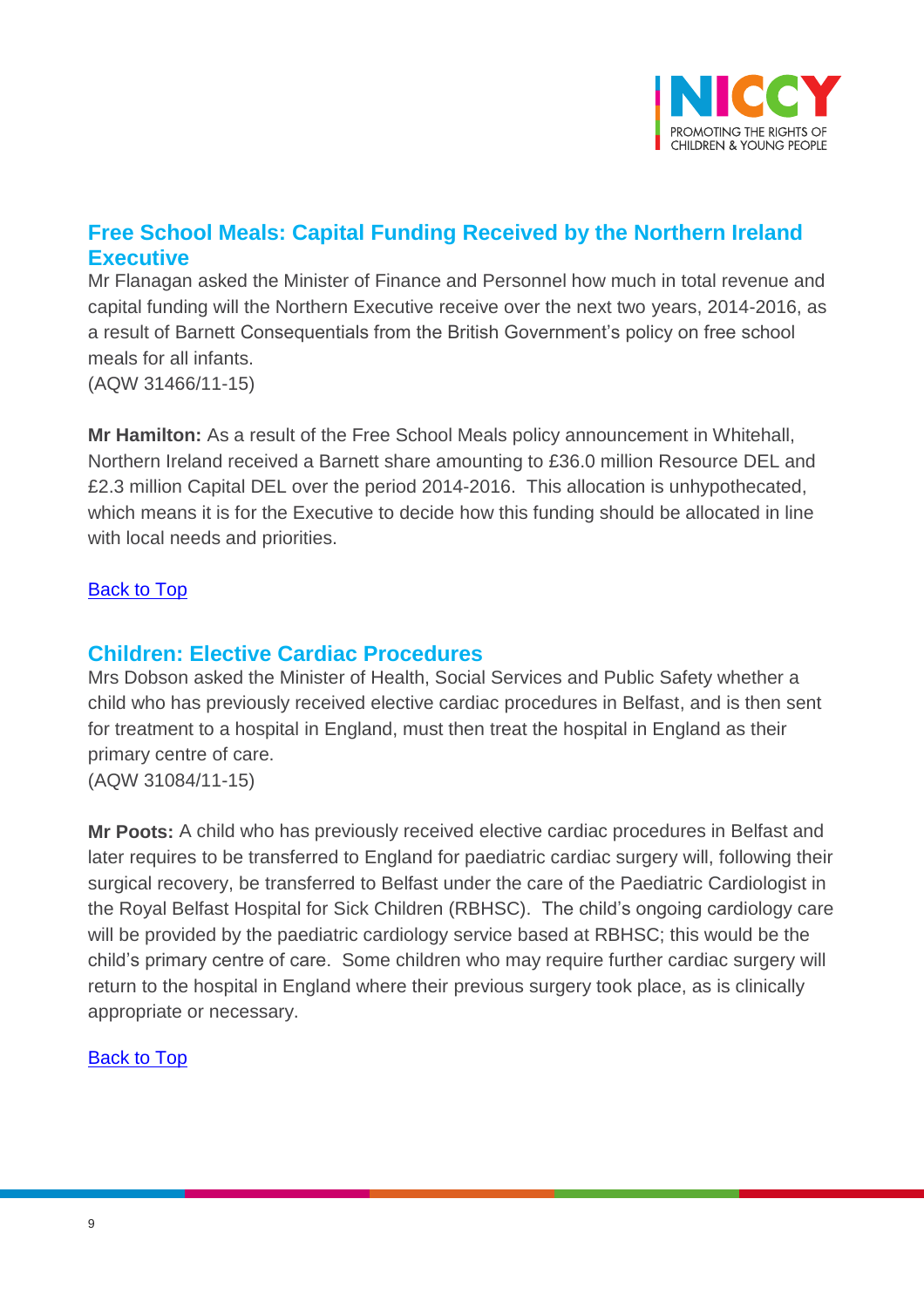

# <span id="page-9-0"></span>**Paediatric Cardiac Surgery**

Mrs Dobson asked the Minister of Health, Social Services and Public Safety to detail any service level agreements which exist between his Department and health departments in other jurisdictions on children's paediatric cardiac surgery. (AQW 31087/11-15)

**Mr Poots:** The Health and Social Care Board and Belfast Health and Social Care Trust have been working with health service management and clinicians in the Republic of Ireland and England to ensure that appropriate arrangements are in place to provide support to children's cardiac services in Northern Ireland. Significant progress has been made with regard to the development of Service Level Agreement (SLA) documentation to support the interim arrangements during the period when the expert assessment announced by me on 9 December 2013 is underway. The current position in regard to the three SLAs is as follows:

- An SLA between Belfast Health and Social Care Trust and Our Lady's Children's Hospital, Crumlin, for supporting elective services in Belfast, has been signed off by all parties.
- An SLA between the Health and Social Care Board and Our Lady's Children's Hospital, Crumlin for emergency cases to be undertaken in Dublin, has been agreed by all parties and forwarded to colleagues in Dublin for signature.
- An SLA between the Health and Social Care Board and Evelina Children's Hospital London, for elective and relevant urgent cases, has been signed off by all parties.

<span id="page-9-1"></span>A separate SLA is in place with Birmingham Children's Hospital for a range of paediatric services for children from Northern Ireland (including paediatric cardiac surgery). This SLA covers the period to the end of March 2014. The Health and Social Care Board has had separate discussions with Birmingham Children's Hospital regarding a specific SLA for paediatric cardiac surgery and interventional cardiology services provided for children from Northern Ireland. The Board expects this SLA to be finalised over the coming weeks.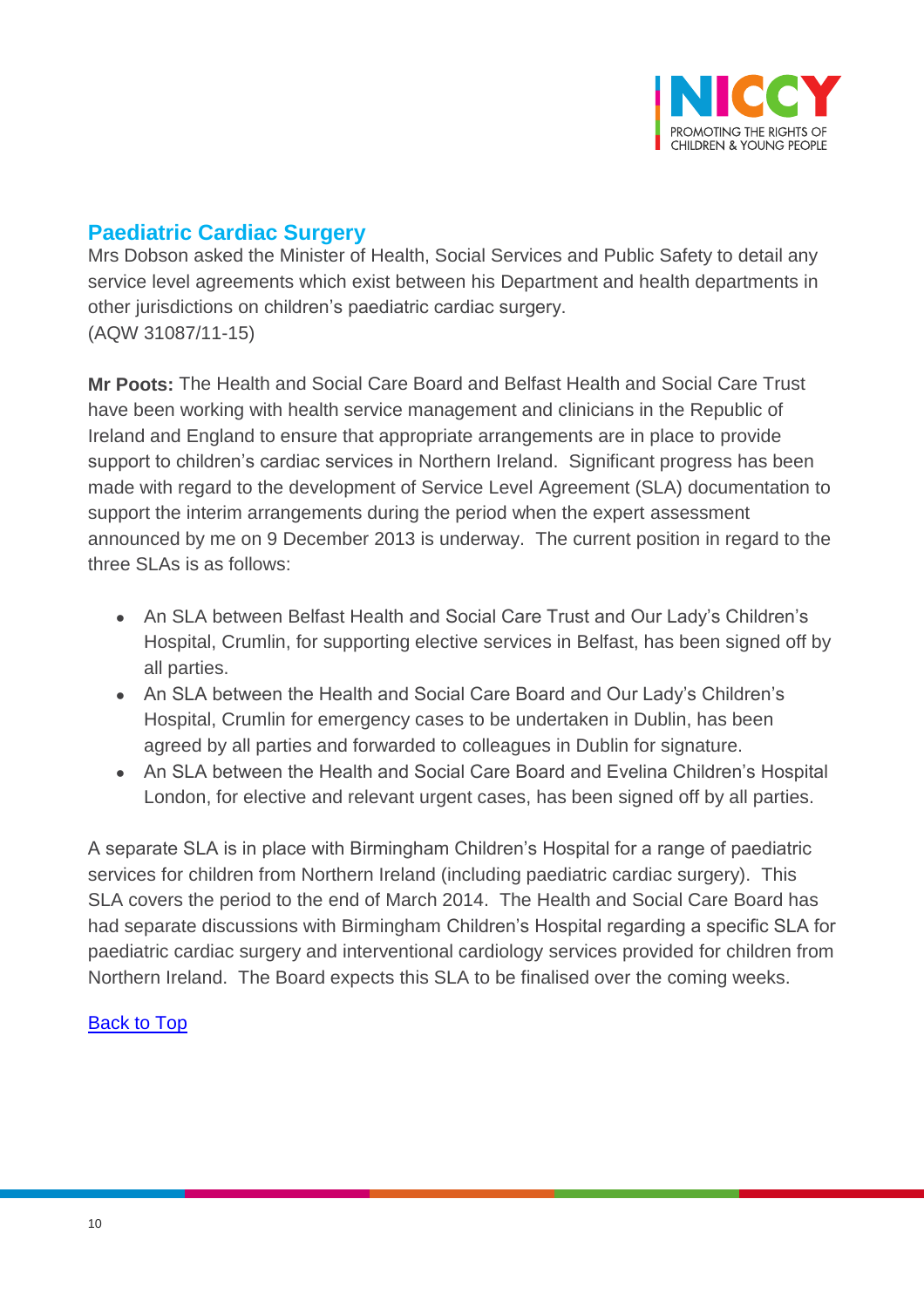

# **Children Receiving Health Service Funded Specialist Care**

Mr Brady asked the Minister of Health, Social Services and Public Safety to detail the number of local children receiving Health Service funded specialist care for

- (i) mental health issues;
- (ii) a learning disability; and
- (iii) brain injury, in another jurisdiction in 2012/13 in a
	- (a) hospital;
	- (b) community; and
	- (c) residential setting.

(AQW 31136/11-15)

**Mr Poots:** Table 1 below contains the number of local children receiving Health Service funded specialist care for mental health issues, learning disability and brain injury in another jurisdiction during 2012/13 in either a hospital, community or residential setting.

### **Table 1**

|                                          | Hospital | Community | Residential |
|------------------------------------------|----------|-----------|-------------|
| Mental Health Issues/Learning Disability | 특        |           |             |
| Brain Injury                             |          |           |             |
| Total                                    |          |           |             |

**Source:** These figures have been provided by the Health and Social Care Board and have not been verified by DHSSPS.

**Note:** Residential setting includes both Specialist Residential Placements and Specialist Residential School Placements

**Note:** Figures include some patients that had been admitted prior to 2012/13 and who had remained within their placement during 2012/13. It also includes admissions during the financial year.

**Note:** Figures also include placements for patients who were admitted during 2012/13 and had funding retrospectively approved during 2013/14.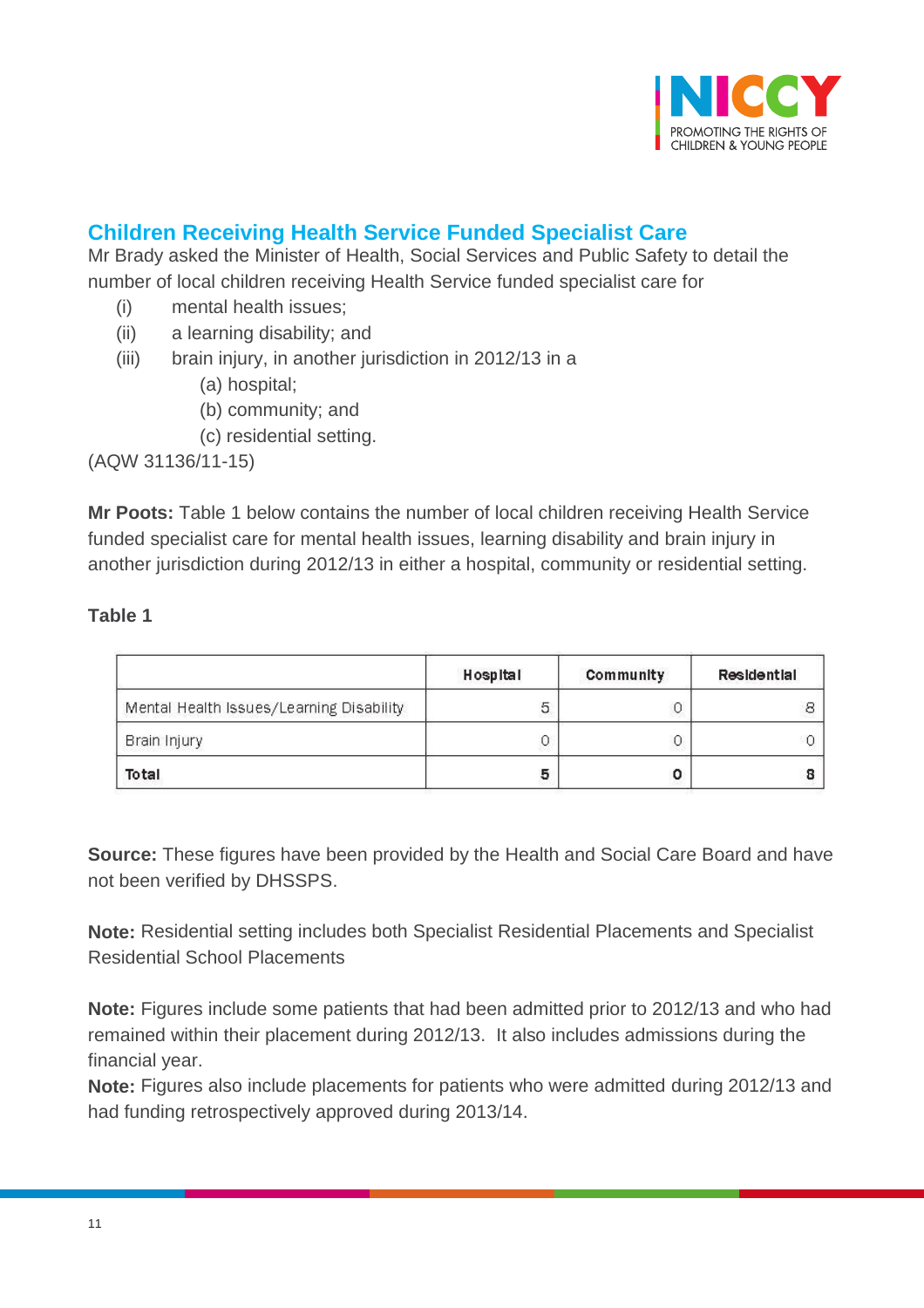

**Note:** Due to small numbers and issues of personal disclosure the Mental Health and Learning Disabilities categories have been merged.

## [Back to Top](#page-0-0)

# <span id="page-11-0"></span>**Young People: Consumption of Drugs**

Mr Craig asked the Minister of Health, Social Services and Public Safety how many young people of post-primary school age have been admitted to hospitals with illnesses caused by the consumption of drugs, in each of the last three years. (AQW 31202/11-15)

**Mr Poots:** Information is provided below on the number of young people of post-primary school age who have been admitted to HSC Hospitals in Northern Ireland with a primary diagnosis of a drug-related condition. Young people of post-primary school age have been defined as those aged 11 to 18 years, inclusive.

| Financial Year | Individuals admitted |  |  |
|----------------|----------------------|--|--|
| 2010/11        | 38                   |  |  |
| 2011/12        | 19                   |  |  |
| 2012/13        | 19                   |  |  |

Source: Hospital Inpatient System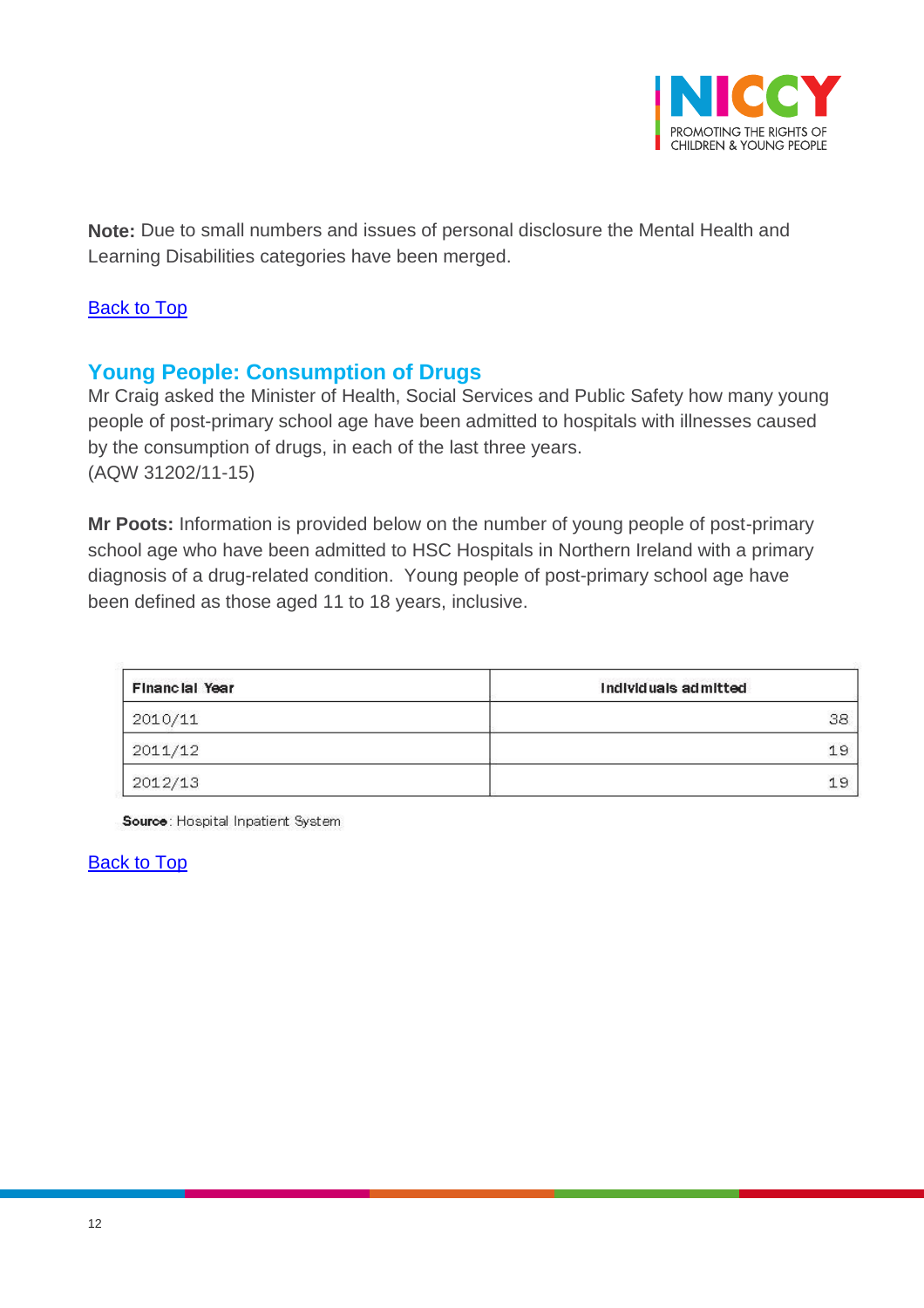

# <span id="page-12-0"></span>**Vulnerable People in Care and Residential Homes**

Lord Morrow asked the Minister of Health, Social Services and Public Safety, in relation to working with vulnerable people in care and residential homes,

- (i) what safeguarding clearance checks are carried out on care staff who do not hold an accreditation or qualification for the specific environment;
- (ii) whether this check requires a declaration from applicants to state any previous convictions or court issues;
- (iii) when was the current safeguarding policy first put in place;
- (iv) when it was last reviewed; and
- (v) whether this policy is universally adopted by the Health and Social Care Trusts, or is each Trust responsible for its own policy.

(AQW 31325/11-15)

#### **Mr Poots:**

(i) Legislation requires those employing staff in a residential home or nursing home to carry out a number of checks, irrespective of what qualifications they hold, to ensure, as far as possible, that they are suitable to work with vulnerable adults. These include, an enhanced criminal record check, proof of identity, written references, verification of why any previous employment with vulnerable adults or children ended, details and evidence of relevant qualifications or accredited training, a full employment history and evidence that the person is physically and mentally fit for the work they will be engaged in. In addition, under the Safeguarding Vulnerable Groups (Northern Ireland) Order 2007 it is an offence for an employer to knowingly engage a barred person to work in regulated activity with vulnerable adults.

(ii) The Minimum Standards for Residential Care Homes and the Minimum Standards for Nursing Homes require care homes and nursing homes to comply with my Department's guidance in relation to the recruitment of staff. My Department also commissioned and supported the development of standards and guidance in relation to safeguarding vulnerable adults ('Safeguarding Vulnerable Adults – A Shared Responsibility') for use by organisations across the voluntary, community and independent sectors. Standard 2 is specifically relevant to the recruitment of staff and volunteers. The criteria for meeting the standard includes that all applicants should be asked to sign a declaration and consent form and declare any past (including 'spent') criminal convictions, cautions and bind-over orders and cases pending against them.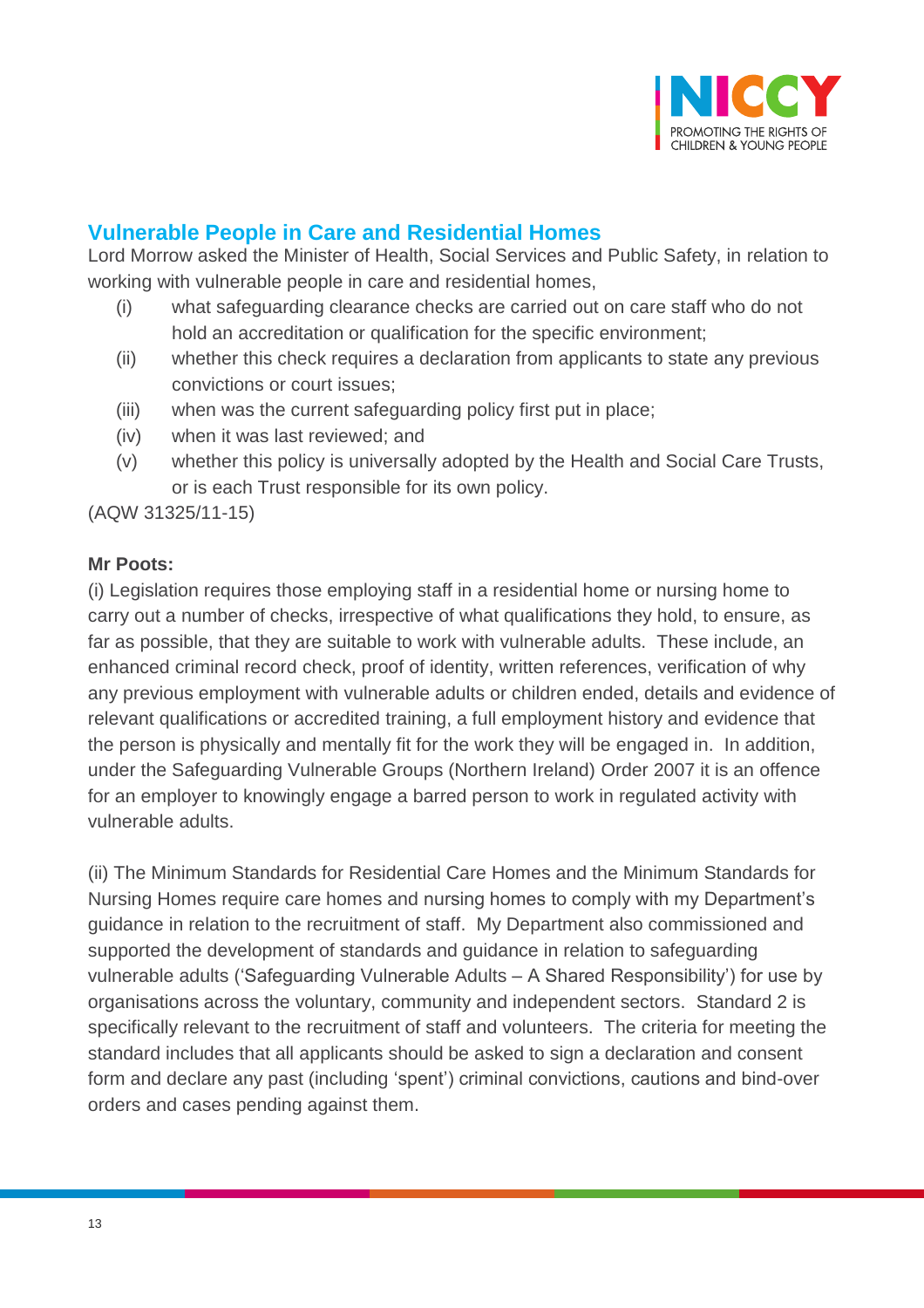

(iii) Current residential care homes regulations and nursing home regulations were made in 2005. The Safeguarding Vulnerable Groups (Northern Ireland) Order was made in 2007. The Minimum Standards for Residential Care Homes were published in February 2008, the Minimum Standards for Nursing Homes in January 2008 and Safeguarding Vulnerable Adults – A Shared Responsibility was published in 2010.

(iv) The Minimum Standards for Residential Care Homes were updated in August 2011. The vetting and barring scheme under the Safeguarding Vulnerable Groups (Northern Ireland) Order 2007 was reviewed in 2010 and replaced by new disclosure and barring arrangements introduced by changes to the Safeguarding Vulnerable Groups (Northern Ireland) Order 2007 by the Protection of Freedoms Act 2012. Safeguarding Vulnerable Adults – A Shared Responsibility was updated in August 2013.

(v) The legislation and minimum standards apply to all nursing homes and residential care homes, including those run by Health and Social Care Trusts. Provisions under the Safeguarding Vulnerable Groups (Northern Ireland) Order 2007 apply to the Trusts where they are engaging individuals to work in regulated activity and the Order also makes provisions that apply to Trusts as Health and Social Care Bodies, including a power to refer to the Disclosure and Barring Service information where it thinks that a person has committed an offence, engaged in conduct or may engage in conduct likely to harm a child or vulnerable adult. 'Safeguarding Vulnerable Adults – A Shared Responsibility' was developed in consultation with the Trusts.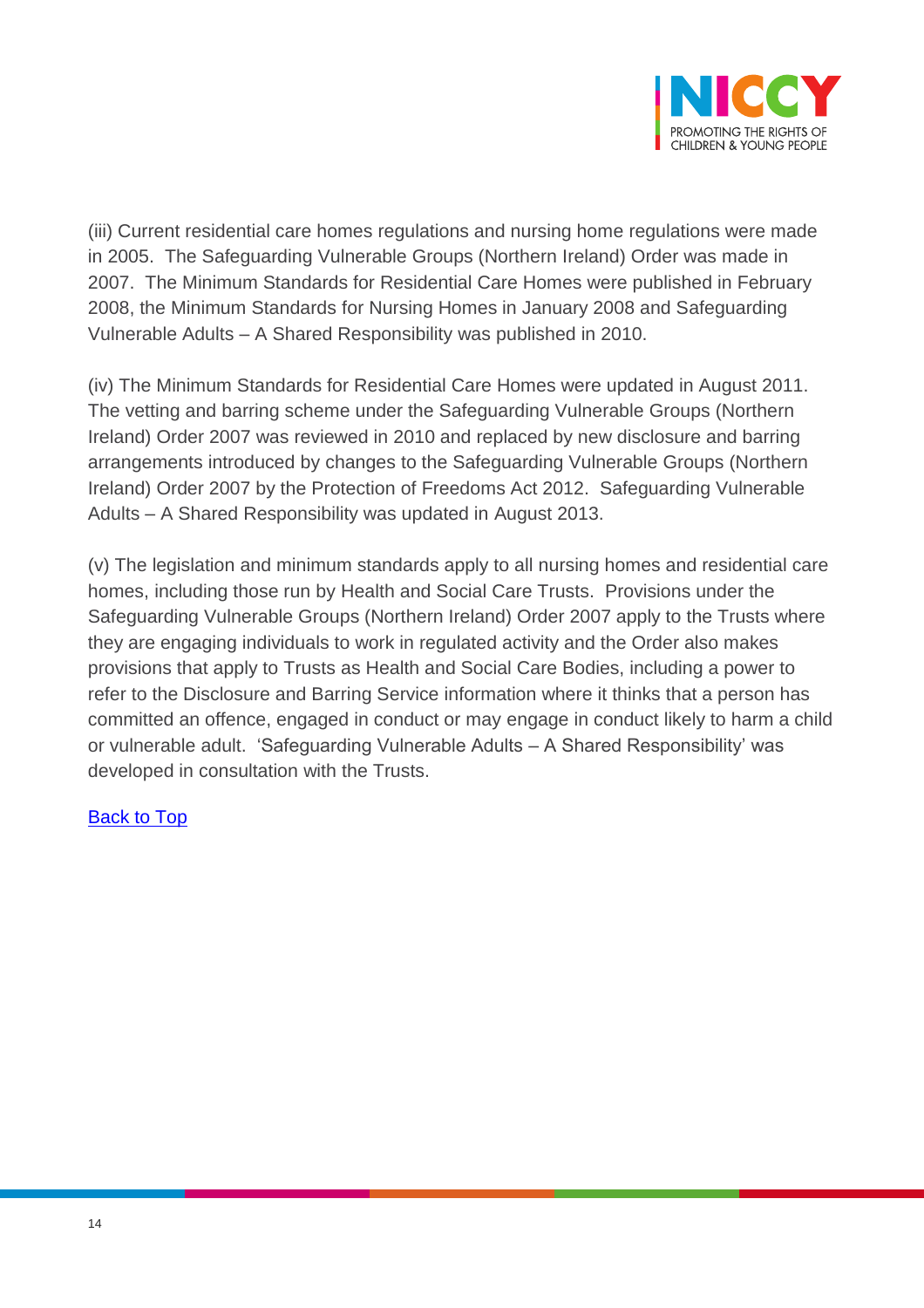

# <span id="page-14-0"></span>**Child Mortality Rates**

Mr Copeland asked the Minister of Health, Social Services and Public Safety for his assessment of child mortality rates compared with

- (i) the Republic of Ireland;
- (ii) England;
- (iii) Scotland;
- (iv) Wales; and
- (v) Europe.

(AQW 31396/11-15)

**Mr Poots:** Comparison of child mortality rates across Europe based on the World Health Organisation data shows that for children from birth to 15th birthday mortality rates range from England with 23 deaths/100,000 population aged 0-14 to Ukraine with 101 deaths/100,000 population aged 0-14. Northern Ireland has a child mortality rate from birth to 15th birthday of 36.7 per 100,000. This is similar to Scotland at 36.3 and The Republic of Ireland at 38.5 but higher than England at 23 and Wales at 22.2.

The recent overview of child deaths in the four UK countries showed that overall child deaths had reduced by between 50% and 70% from 1980 to 2010. While deaths in Northern Ireland have decreased during this time the rate of deaths including injury related deaths here is higher than in England. My Department continues to work to reduce child death including the development of the current consultation on paediatric services and strategies to reduce suicides and home accidents including cord blind related deaths in young children.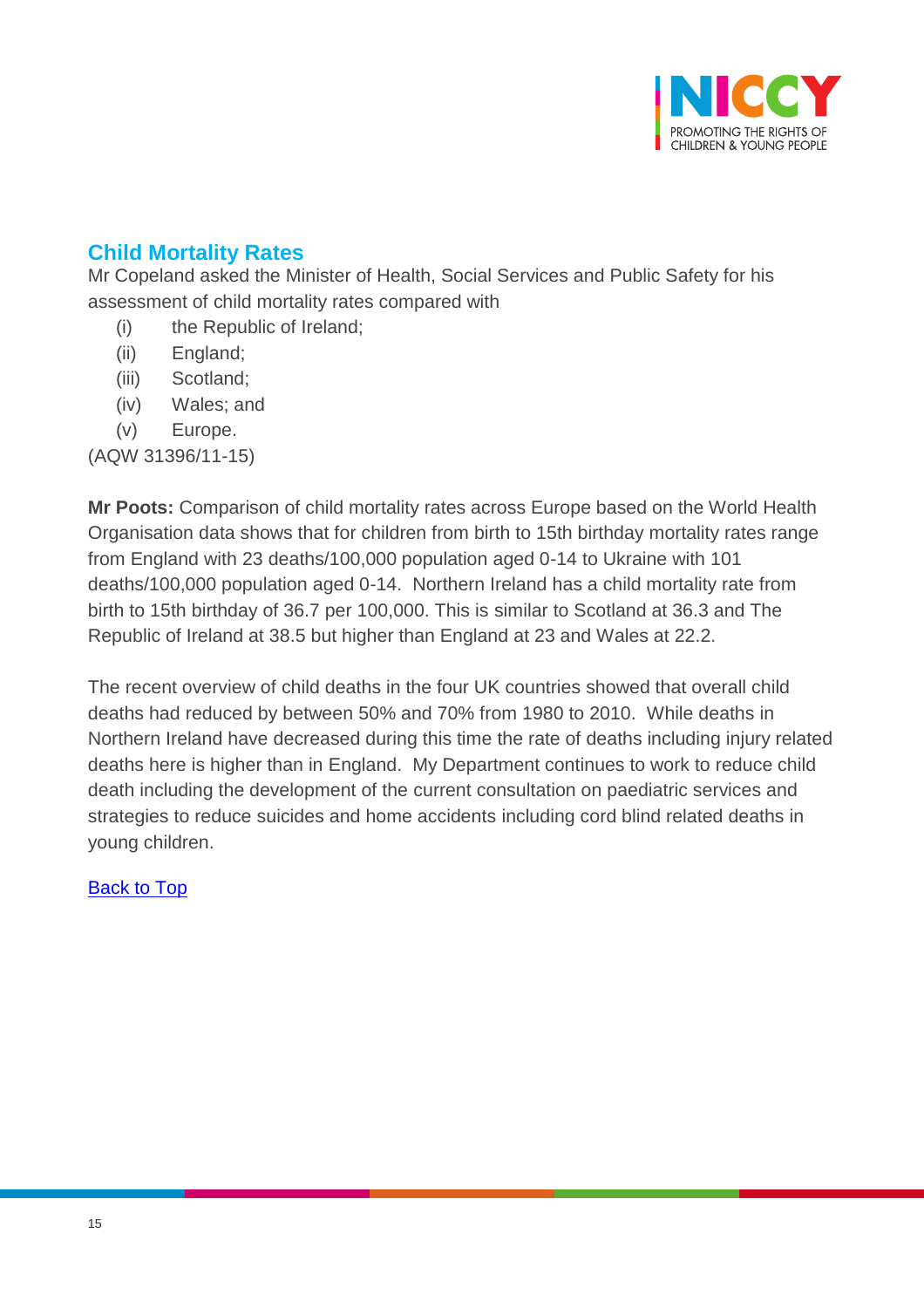

# <span id="page-15-0"></span>**Family Proceedings Case Involving the Placement of Children**

Mr Weir asked the Minister of Justice to detail why issues of domestic and sexual violence are not investigated and resolved at the start of a family proceedings case involving the placement of children.

(AQW 31093/11-15)

**Mr Ford:** The conduct of a family proceedings case is a matter for the presiding Judge and it would not be appropriate for me to comment. However, I understand that the application process under the Children (Northern Ireland) Order provides the opportunity for either party or their legal representatives to raise any such issues at the earliest possible stage.

## [Back to Top](#page-0-0)

# <span id="page-15-1"></span>**Children (Northern Ireland) Order 1995**

Mr Weir asked the Minister of Justice how the recommendations made by the Family Justice Council (2007), in relation to the Children (Northern Ireland) Order 1995, influence judicial decisions in family proceedings. (AQW 31098/11-15)

**Mr Ford:** I cannot comment on how judges arrive at their decisions. The Children Order Advisory Committee (COAC) provides a similar role to the Family Justice Council in England and Wales. Guidance on child contact and residence cases involving domestic violence is included in COAC's best practice guidance. The Children (Northern Ireland) Order 1995 requires family courts to ensure that the welfare of the child is the paramount consideration.

## [Back to Top](#page-0-0)

# <span id="page-15-2"></span>**Children Order Advisory Committee**

Mr Weir asked the Minister of Justice what status the guidelines from the Children Order Advisory Committee have in family proceedings decisions. (AQW 31168/11-15)

**Mr Ford:** The Judiciary have access to the Children Order Advisory Committee Best Practice Guidance and may take account of it. However, it is not legally binding.